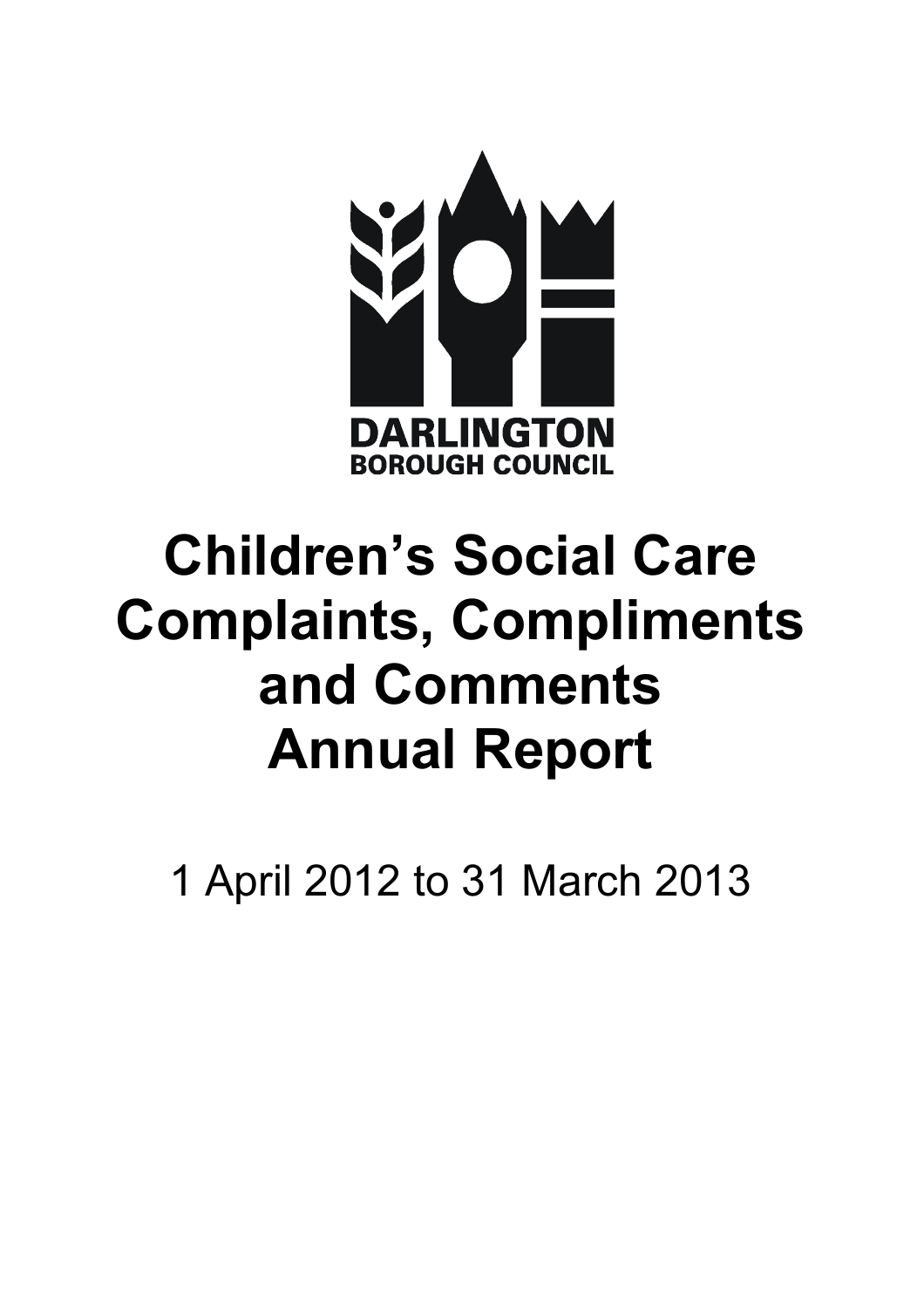# **Contents**

| Complaints, Compliments and Comments received in 2012/13 5                      |  |
|---------------------------------------------------------------------------------|--|
| Breakdown of all complaints compliments and comments received5                  |  |
|                                                                                 |  |
|                                                                                 |  |
| Breakdown of Stage 1 complaints and compliments by Service Area/Team 7          |  |
| Specialist Assessment and Intervention Teams - Complaints and Compliments       |  |
|                                                                                 |  |
| Childcare Duty Team - Complaints and Compliments 2012/137                       |  |
| Looked After Through Care - Complaints and Compliments 2012/13 8                |  |
| Family Placement Service - Complaints and Compliments 2012/13 8                 |  |
|                                                                                 |  |
| Learning Disabilities - Life Stages 0 - 25 - Complaints and Compliments 2012/13 |  |
|                                                                                 |  |
| Breakdown of Stage 2 complaints by Service Area/Team 10                         |  |
| Outcomes of Stage 2 complaints responded to in 2012/1310                        |  |
|                                                                                 |  |
|                                                                                 |  |
|                                                                                 |  |
|                                                                                 |  |
| Performance against the Children's Social Care Complaints, Compliments          |  |
|                                                                                 |  |
|                                                                                 |  |
|                                                                                 |  |
|                                                                                 |  |
|                                                                                 |  |
|                                                                                 |  |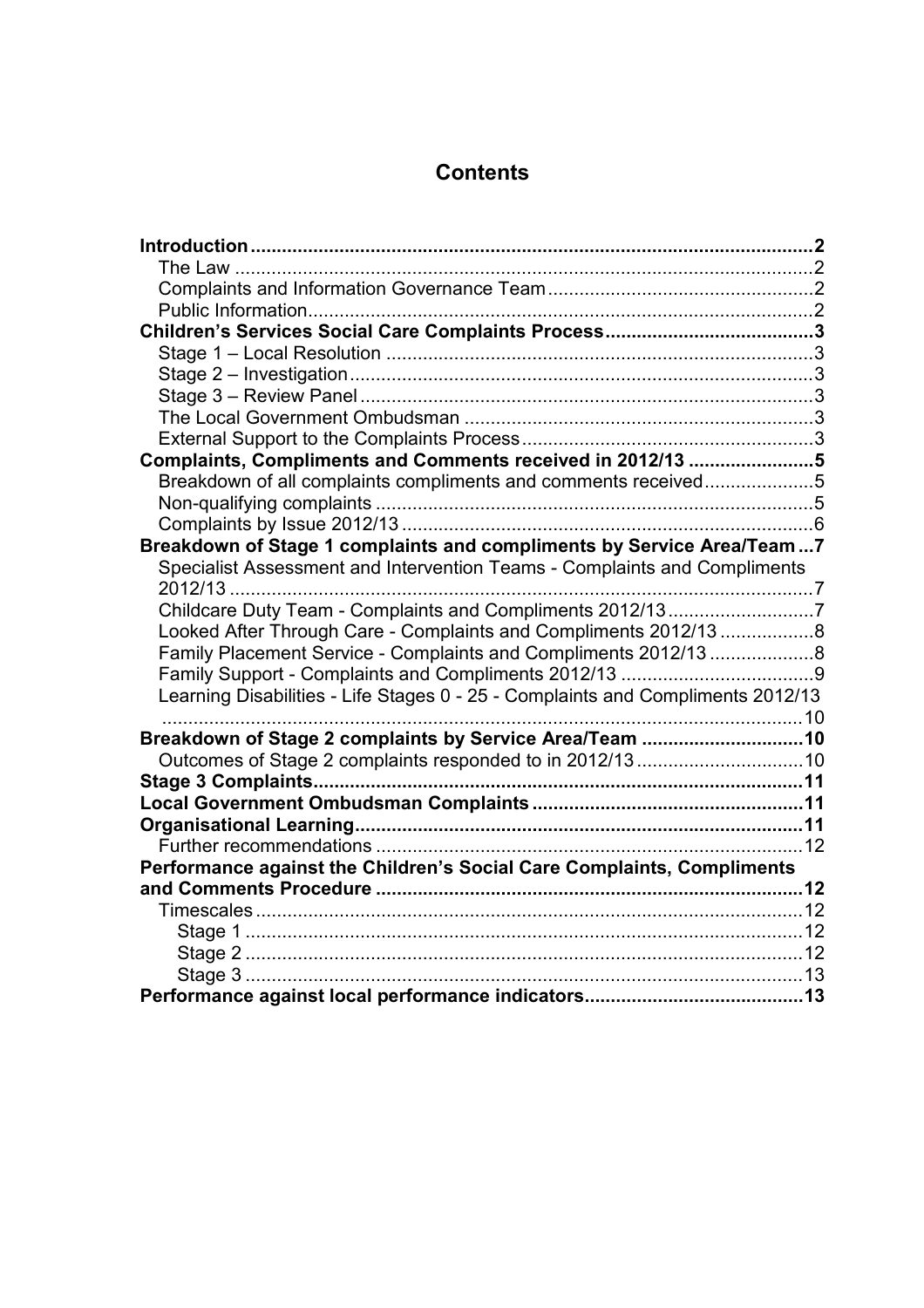# <span id="page-2-0"></span>**Introduction**

 Darlington Children's Social Care welcomes complaints, compliments and comments as a way of improving service delivery to children, young people and their families. The purpose of this report is to inform the service users, carers, the public, Council Members and Children's Social Care staff of the effectiveness of the Children's Social Care Complaints, Compliments and Comments Procedure (the Procedure). The report identifies topics and trends in relation to complaints information, makes suggestions for service improvements and identifies areas of organisational learning that have taken place in relation to people, policy and process.

## The Law

 The Council is required by law to have management arrangements in place for considering children's social care representations, including complaints, under the Children Act 1989. National legislative procedures for social care were amended in September 2006 with the introduction of the Children Act 1989 Representation Procedure (England) Regulations 2006 (the Regulations). It is a requirement of the Regulations that the Council publishes an annual report. In addition to the Regulations the Department for Education and Skills produced some comprehensive guidance for local authorities on managing complaints, called 'Getting the Best from Complaints'.

Key features of the Regulations include:

- A requirement for local authorities to appoint a Complaints Manager;
- • A requirement for review panels to be retained by local authorities but with more robust arrangements for constituting and running them; and
- • A 12 month time limit to make complaints.

## Complaints and Information Governance Team

 The Complaints and Information Governance Manager is appointed as the 'Complaints Manager' in accordance with the requirements of the Regulations. The Complaints and Information Governance (CIG) Team is independent of Children's Social Care operational line management. This ensures a high level of independence in the way children's social care complaints are managed within the Council.

## Public Information

 We are committed to making sure that everyone has equal access to all our services, including the Procedure. To help make the Procedure easily accessible we have produced two leaflets (one for children and young people and one for adults) covering all Council services to reflect the single point of access for complainants within the Council. The leaflets are available in all Council buildings. They have been written in line with the Plain English Campaign standards. The title is written in the most commonly used community languages and it contains details on how to access the information in other formats, for example, large print, audio and Braille.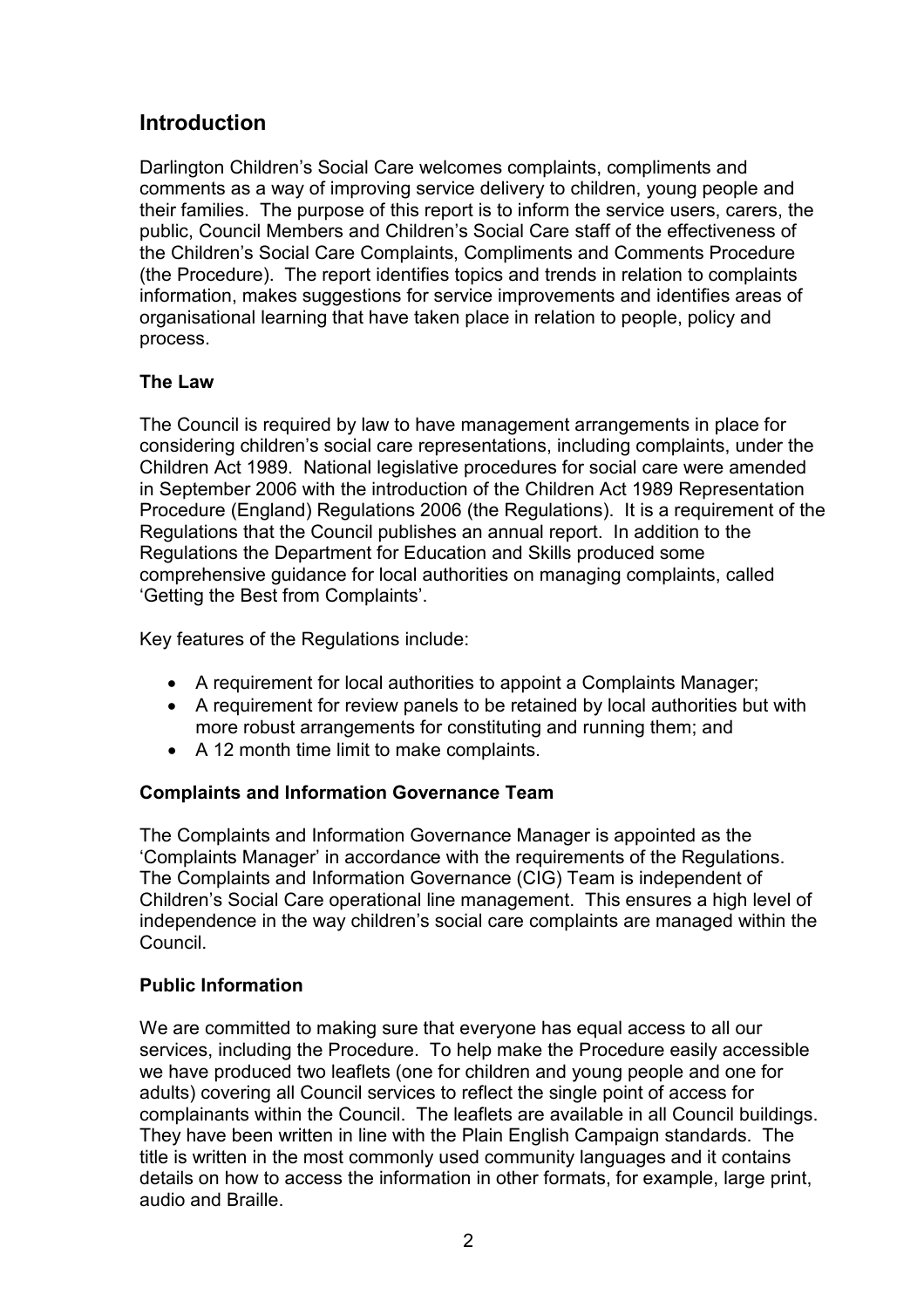<span id="page-3-0"></span> The leaflet for children and young people was developed in conjunction with Connexions and young people to try and engage more young people in the process.

 Information is available on the Council's website. There is also an electronic form which people can use to make a complaint, pay someone a compliment or pass comment on Council services. People may make a complaint in any format they wish. This can be in writing, by email, via the web, over the phone, in person or by any other reasonable means.

 The Complaints Manager can arrange advocates and interpreters (including British Sign Language interpreters) where appropriate.

# Children's Services Social Care Complaints Process

## Stage 1 – Local Resolution

 This initial stage allows Children's Social Care managers the opportunity to try and resolve complaints locally, usually within the team being complained about.

#### Stage 2 – Investigation

 Stage 2 involves a full and formal investigation. An 'Independent Person' must also be appointed to oversee the investigation and report independently to Children's Social Care Services. Both the Investigating Officer and Independent Person produce reports, which are submitted to the Adjudicating Officer (the Assistant Director, Children, Families and Learning), who writes the final response to the complainant.

#### Stage 3 – Review Panel

 A review panel is convened when the complainant is dissatisfied with the Stage 2 response. The panel consists of an independent chairperson and two individuals who are independent of the Council.

#### The Local Government Ombudsman

 Although complainants can refer complaints at any stage to the LGO they will not normally investigate until the Council has conducted its own investigation and provided a response.

#### External Support to the Complaints Process

#### National Youth Advocacy Service (NYAS)

 Children and young people who would like an advocate can contact NYAS directly. If they complain to the Council the Complaints Manager will provide them with information and advice about the advocacy service provided by NYAS. The DfES 'Get it Sorted' guidance states that more robust procedures should be put in place to ensure children and young people are aware of the advocacy service and that it should be easy to access; the Council is committed to these principles.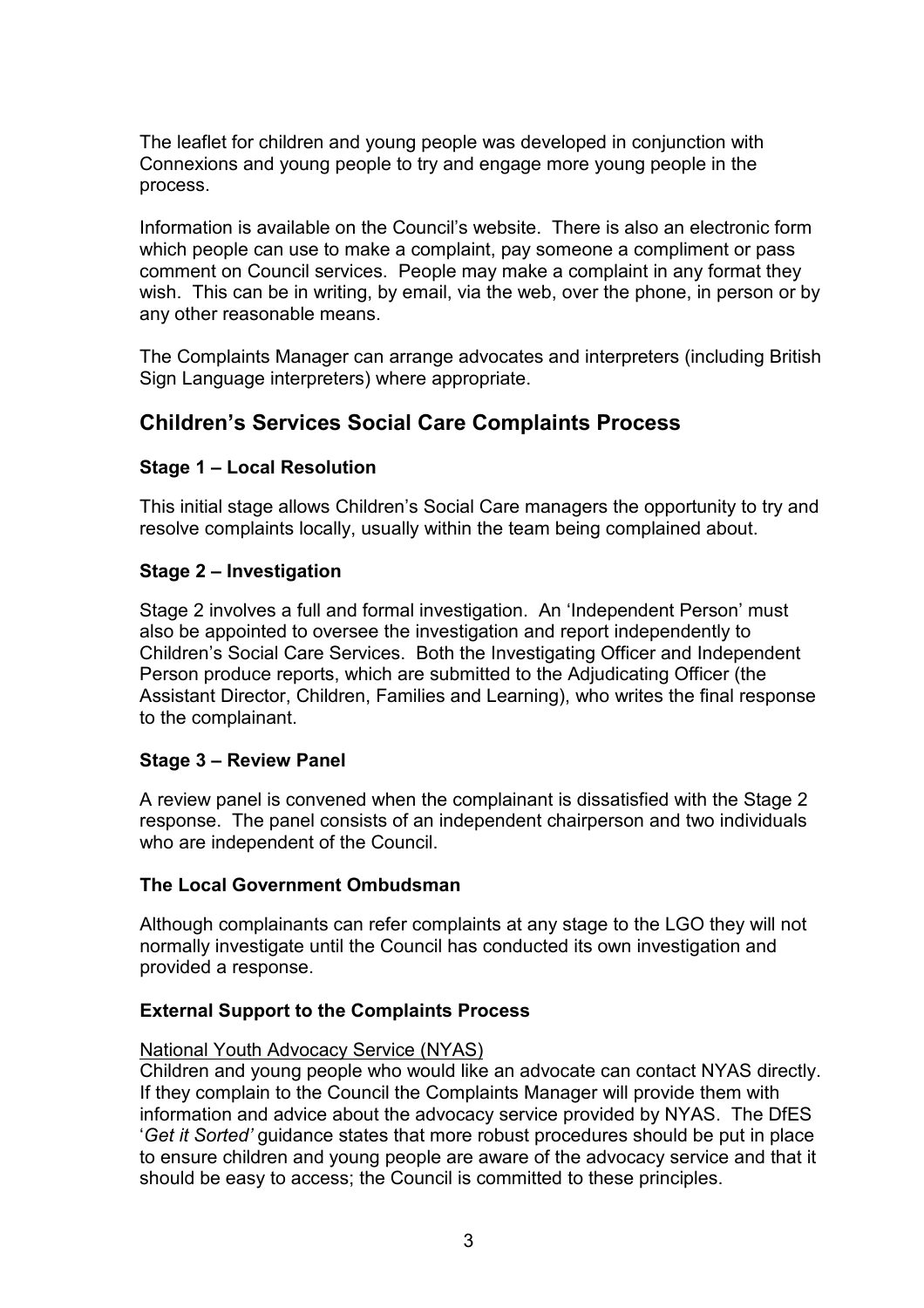#### Independent Persons

Council has signed up to a contract with Hartlepool Borough Council for the provision on independent persons. The Council has signed up to a contract with Hartlepool Borough Council for the

#### Review Panels

 The Council has also signed up to a contract with Stockton Borough Council for the provision of an independent chair and panellist service.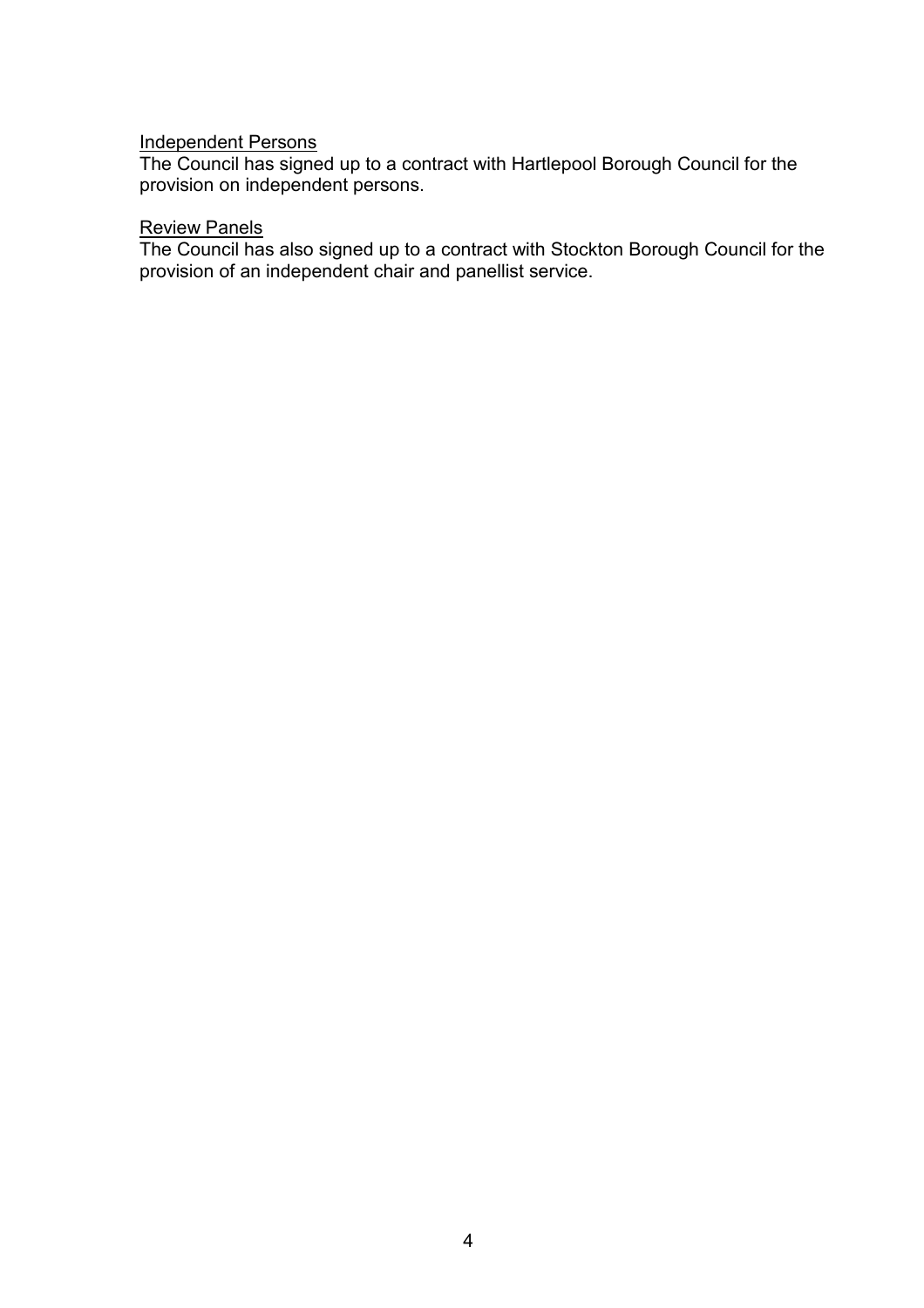# Complaints, Compliments and Comments received in 2012/13

- There was an increase in overall feedback, 77 representations compared to 63 representations in 2011/12.
- We received 63 complaints during 2012/13 (81.8% of all feedback), an increase from 49 complaints in 2011/12 and 44 in 2010/11.
- • We received 13 compliments 2012/13 (16.9% of all feedback), compared to 14 in 2011/12.
- We received one comment in 2012/13 (1.3% of all feedback), compared to zero in 2011/12.

#### Breakdown of all complaints compliments and comments received

| Service/Team                                            | <b>Complaints</b> | <b>Compliments</b> | <b>Comments</b> |
|---------------------------------------------------------|-------------------|--------------------|-----------------|
| Children, Families and Learning*                        |                   |                    |                 |
| Childcare Duty                                          |                   |                    |                 |
| Family Intervention Team (FIT)                          | 2                 |                    |                 |
| <b>Family Placement Service</b>                         | 5                 |                    |                 |
| Family Support**                                        |                   |                    |                 |
| Family Support (Area 2)                                 |                   |                    |                 |
| Family Support (Area 3)                                 |                   |                    |                 |
| Independent Reviewing Officer                           |                   |                    |                 |
| Looked After Through Care                               |                   |                    |                 |
| Learning Disabilities - Life Stages 0 - 25              | 3                 |                    |                 |
| Specialist Assessment and<br>Intervention***            |                   |                    |                 |
| Specialist Assessment and Intervention<br>Team (Area 1) | 12                |                    |                 |
| Specialist Assessment and Intervention<br>Team (Area 2) | 16                |                    |                 |
| Specialist Assessment and Intervention<br>Team (Area 3) | 9                 |                    |                 |
| <b>Total</b>                                            | 63                | 13                 |                 |

 \* The comment logged to Children, Families and Learning related to historic matters and as such could not be logged to a particular team as it no longer exists.

 \*\* The compliment for Family Support was for a member of staff who volunteered to help organise an event related to, but outside of, their normal work duties.

\*\*\* The compliment for Specialist Assessment and Intervention was for the service manager rather than one of the area teams.

#### Non-qualifying complaints

 In addition to the 63 children's social care complaints dealt with in accordance with the procedure a further eight were received which were not eligible to be dealt with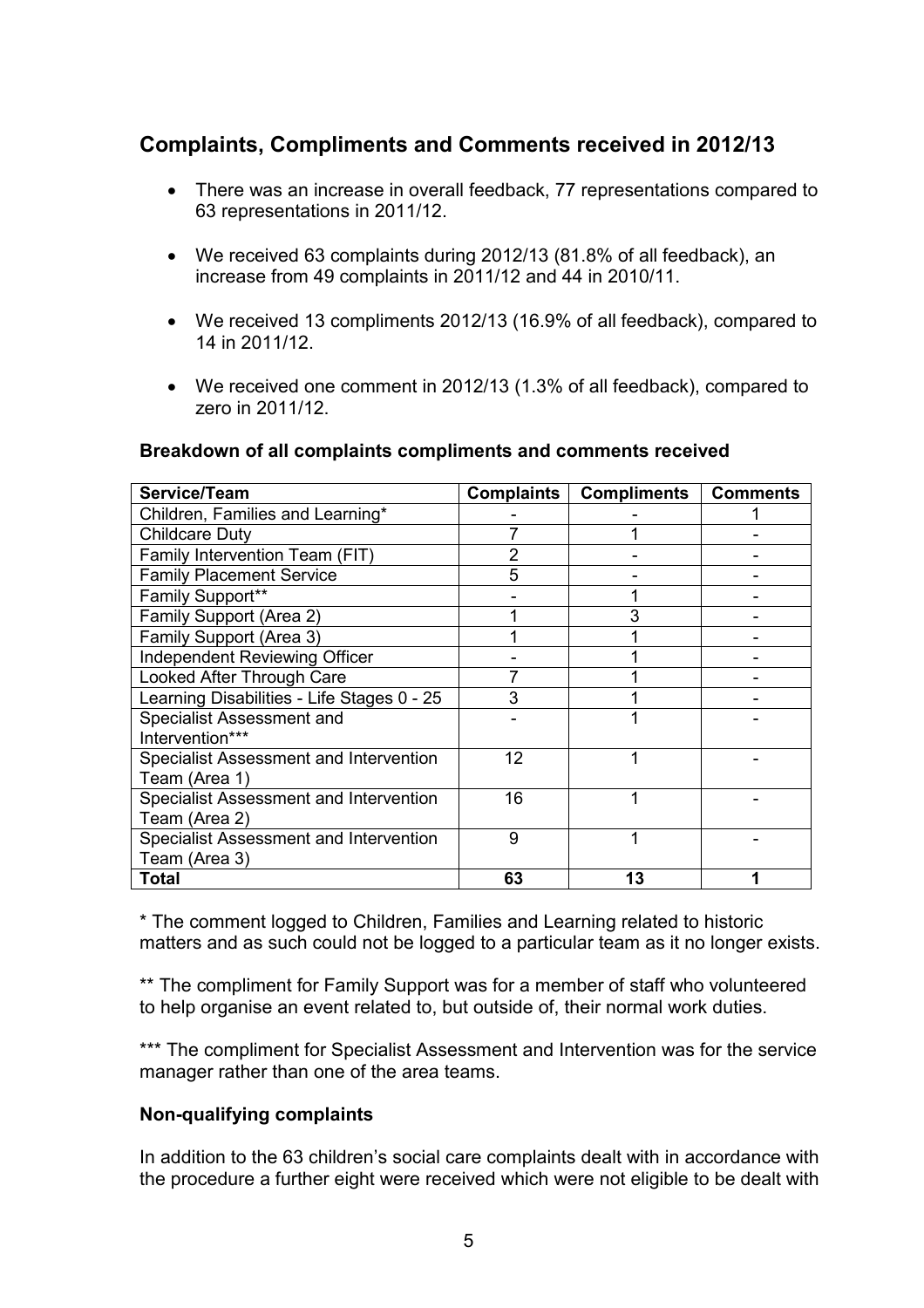<span id="page-6-0"></span> under the Procedure/Regulations. These included, for example, complaints about matters that would be more appropriately dealt with in court.

 In all cases the individual was advised of the reasons why and advised of the most appropriate way to pursue the matter. In addition to the non-qualifying complaints received, the CIG Team received numerous contacts in relation to issues which were resolved outside of the complaint procedure.



## Complaints by Issue 2012/13

 There was a significant increase in the number of complaints about Service provision compared to 20 in 2011/12.

 12 complaints where the primary issue was 'communication' or 'service provision' related to communication around and the facilitation of family contact compared to 14 in 2011/12. Communication in relation to the facilitation of family contact accounted for 28.6% of all complaints in 2011/12 and remains a significant area of concern.

 In a further 10 complaints received where the primary issue was not 'communication' the complainant did make reference to poor communication.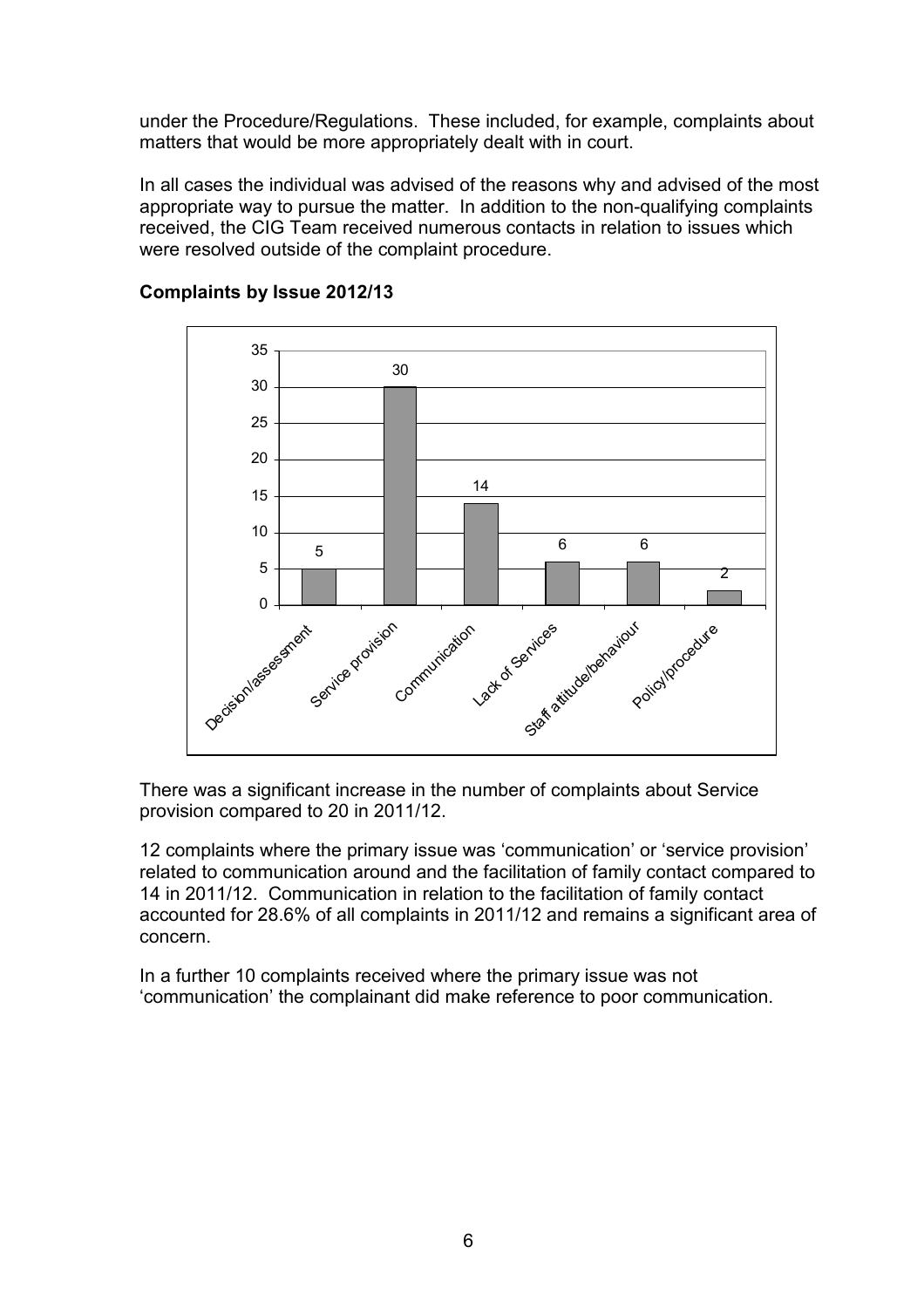# Breakdown of Stage 1 complaints and compliments by Service Area/Team



 Specialist Assessment and Intervention Teams Complaints and Compliments 2012/13

 Overall 37 complaints were received by the Specialist Assessment and Intervention Teams; a significant increase from 29 in 2011/12. Four compliments were also received compared to two in 2011/12.

|                   | <b>Upheld</b> | <b>Partially</b><br><b>Upheld</b> | <b>Not</b><br><b>Upheld</b> | <b>Inconclusive</b> | Withdrawn | <b>Total</b> |
|-------------------|---------------|-----------------------------------|-----------------------------|---------------------|-----------|--------------|
| Area 1            | ◠             |                                   |                             |                     |           | 12           |
| Area 2            |               | 6                                 |                             |                     |           | 16           |
| Area <sub>3</sub> | っ             | 5                                 | ◠                           |                     |           | 9            |
| <b>Total</b>      | 8             | 15                                | 10                          |                     |           | 37           |

## Outcomes of Stage 1 complaints responded to in 2012/13

## Childcare Duty Team Complaints and Compliments 2012/13

 The Childcare Duty Team received 7 complaints during 2012/13 a reduction from 9 in 2011/12.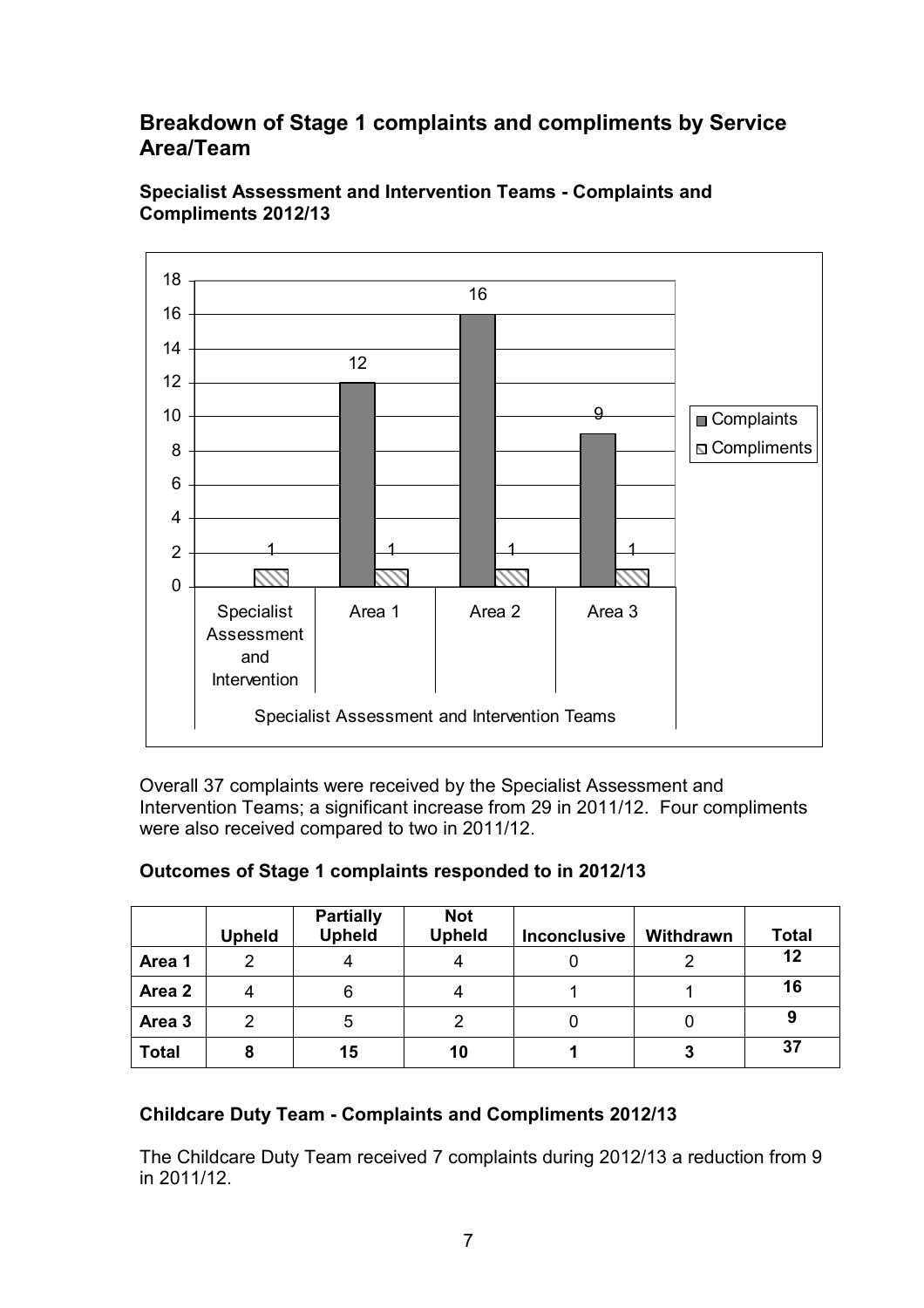The team received one compliment compared to two in 2011/12.

|              | <b>Upheld</b> | <b>Partially</b><br><b>Upheld</b> | <b>Not</b><br><b>Upheld</b> | <b>Inconclusive</b> | Withdrawn | Open | <b>Total</b> |
|--------------|---------------|-----------------------------------|-----------------------------|---------------------|-----------|------|--------------|
|              |               |                                   |                             |                     |           |      |              |
| <b>Total</b> |               |                                   |                             |                     |           |      |              |

## Outcomes of Stage 1 complaints responded to in 2012/13

## Looked After Through Care Complaints and Compliments 2012/13

 The Looked After Through Care Team is comprised of what was the Children Looked After Team and the Leaving Care Team. The Looked After Through Care Team received seven complaints during 2012/13 compared to four in 2011/12.

The team also received one compliment compared to six in 2011/12.

#### Outcomes of Stage 1 complaints responded to in 2012/13

|              | Upheld | <b>Partially</b><br><b>Upheld</b> | <b>Not</b><br><b>Upheld</b> | <b>Inconclusive</b> | Withdrawn | <b>Total</b> |
|--------------|--------|-----------------------------------|-----------------------------|---------------------|-----------|--------------|
|              |        |                                   |                             |                     |           |              |
| <b>Total</b> |        |                                   | 7                           |                     |           |              |

## Family Placement Service Complaints and Compliments 2012/13

 The Family Placement Service received five complaints during 2012/13 compared to the one complaint received for the Family Placement Team during 2011/12.

## Outcomes of Stage 1 complaints responded to in 2012/13

|              | <b>Upheld</b> | <b>Partially</b><br><b>Upheld</b> | <b>Not</b><br><b>Upheld</b> | <b>Inconclusive</b> | Withdrawn | <b>Total</b> |
|--------------|---------------|-----------------------------------|-----------------------------|---------------------|-----------|--------------|
|              |               |                                   |                             |                     |           |              |
| <b>Total</b> |               |                                   |                             |                     |           |              |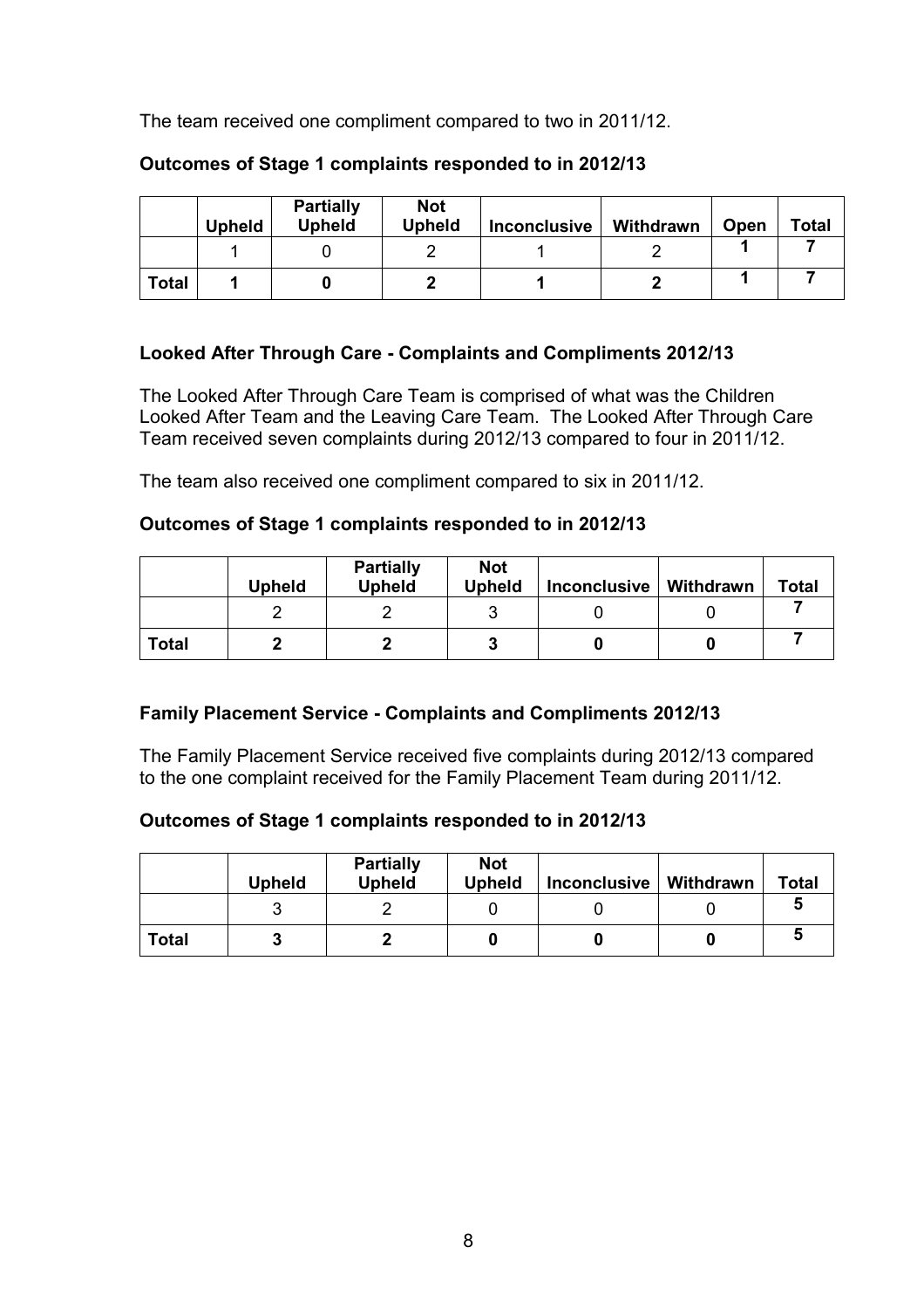

Family Support Complaints and Compliments 2012/13

 Family Support received two more complaints than they did in 2011/12 and one more compliment. .

|                                      | <b>Upheld</b> | <b>Partially</b><br><b>Upheld</b> | <b>Not</b><br><b>Upheld</b> | Inconclusive | Withdrawn | <b>Total</b> |
|--------------------------------------|---------------|-----------------------------------|-----------------------------|--------------|-----------|--------------|
| Area 1                               |               |                                   |                             |              |           |              |
| Area 2                               |               | 0                                 |                             |              |           |              |
| Area 3                               | ი             | 0                                 |                             |              |           |              |
| Borough-wide<br>Services             |               | 0                                 |                             |              |           | ŋ            |
| Family<br>Intervention<br>Team (FIT) | 2             | 0                                 |                             |              |           |              |
| <b>Total</b>                         | 2             | O                                 |                             |              |           |              |

## Outcomes of Stage 1 complaints responded to in 2012/13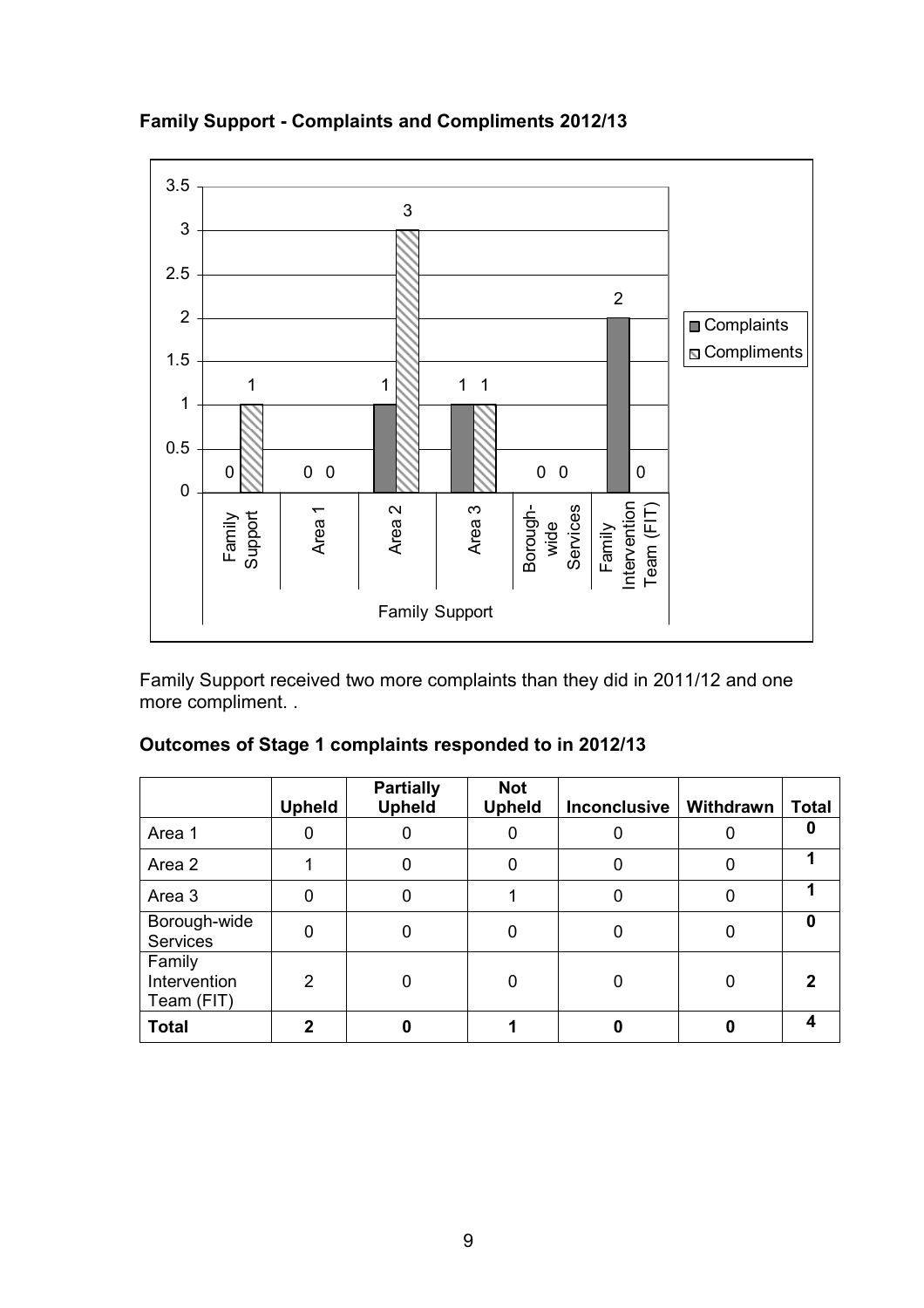## Learning Disabilities - Life Stages 0 - 25 - Complaints and Compliments 2012/13

 The Life Stages 0 - 25 team received two complaints during 2012/13 the same number they received in 2011/12. They also received one compliment the same number as in 2011/12.

|              | <b>Upheld</b> | <b>Partially</b><br><b>Upheld</b> | <b>Not</b><br><b>Upheld</b> | <b>Inconclusive</b> | Withdrawn | Total |
|--------------|---------------|-----------------------------------|-----------------------------|---------------------|-----------|-------|
|              |               |                                   |                             |                     |           |       |
| <b>Total</b> |               |                                   |                             |                     |           |       |

## Outcomes of Stage 1 complaints responded to in 2012/13

# Breakdown of Stage 2 complaints by Service Area/Team

 Five complaints were escalated to Stage 2 in 2012/13 compared to three in 2011/12.



## Outcomes of Stage 2 complaints responded to in 2012/13

 The complaint for the Specialist Assessment and Intervention Team Area 1 concerned communication issues, the attitude/opinion of the social worker and the Local Authority's decision in relation to contact. The complaint was partially upheld.

 The complaint for the Specialist Assessment and Intervention Team Area 2 concerned the dissatisfaction with the way in which a child protection investigation was undertaken. This complaint is currently under investigation.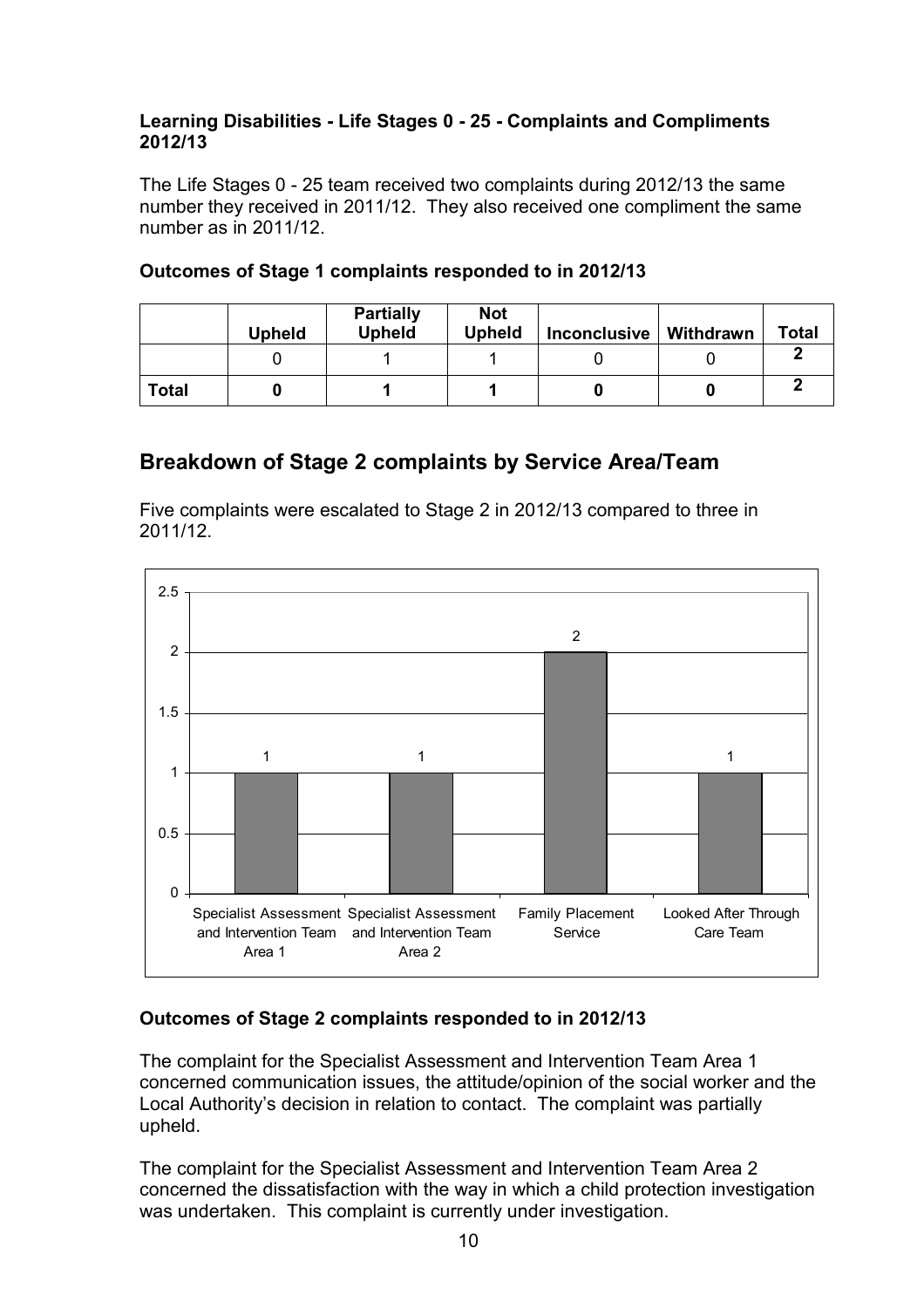<span id="page-11-0"></span> One of the complaints for the Family Placement Service concerned post adoption support and was upheld. The other also concerns the level of support provided in relation to the adoption process; this complaint is still under investigation.

 The complaint for the Looked After Through Care Team primarily concerned decisions around contact. This complaint was upheld.

# Stage 3 Complaints

 No complaints were escalated to Stage 3, nor were any Stage 3 complaints determined during 2012/13.

# Local Government Ombudsman Complaints

 No complaints were escalated to or determined by the Local Government Ombudsman during 2012/13.

# Organisational Learning

 All resolution and organisational learning actions identified as a result of complaints are assigned to a responsible manager and progress against those actions is monitored by the Complaints Manager. In addition to those actions taken to resolve the individual's complaint several service improvements were made following complaint investigations during 2012/13. Some examples of these are detailed below.

- • Following two complaints for the Specialist Assessment and Intervention Team Area 1 the issue of communication was addressed and the importance of recording information in a timely and accurate manner was raised with staff.
- • Following several complaints for the Specialist Assessment and Intervention Team Area 2 the issue of communication was also addressed.
- • Following a further complaint for the Specialist Assessment and Intervention Team Area 2 it was agreed that the Family Placement Service would explore with foster care providers how to improve recruitment of carers from different cultural backgrounds.
- • Following a complaint for the Specialist Assessment and Intervention Team Area 3 it was agreed that all staff would be notified that first and foremost all communications should be undertaken directly either face to face or via the telephone and that text messaging and emails are only to be used as a last resort.

 It was also agreed that support should be given by managers to staff when asking them to deal with sensitive matters and that the manager's decision making should be clearly recorded.

 Following this complaint specific training was also offered to all foster carers in respect of Section 47 Investigations.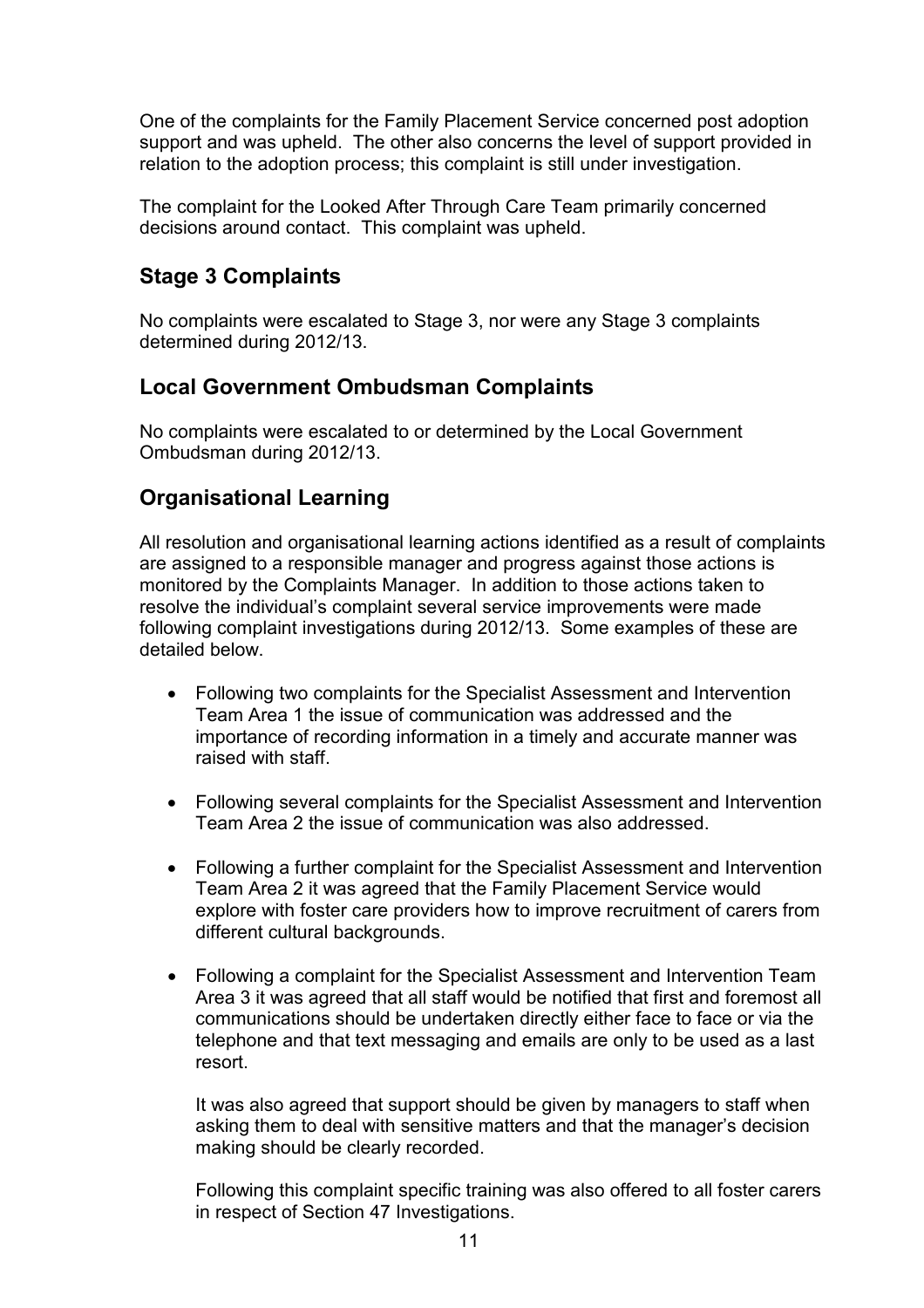- <span id="page-12-0"></span> • Following a complaint for the Family Placement Service it was recommended that staff need to send out a formal letter to adopters of children giving clear information about how to access the adoption support for which the Council remains responsible for 3 years after an adoption order has been made. It was also agreed the letter should include details of how to request for a review of the adoption support plan.
- • Following another complaint for the Family Placement Service the issue of poor communication was addressed and a full review of Post Adoption Service provision was undertaken by senior children's social care managers and children's commissioning managers.

#### Further recommendations

 The issue of poor communication should be properly addressed as it is a contributory factor in over a third of all the complaints received.

# Performance against the Children's Social Care Complaints, Compliments and Comments Procedure

# **Timescales**

#### Stage 1

 The target for responding to a complaint at Stage 1 is 10 working days with a possible extension up to 20 working days if the complaint is complex.

- • 42.6% of Stage 1 complaint responses sent out in 2012/13 were sent out within 10 working days. This is a significant increase in performance from 25.7% in 2011/12.
- A further 23.4% of Stage 1 complaint responses sent out in 2012/13 were sent out within 20 working days.
- In total 66% of Stage 1 complaint responses sent out in 2012/13 were sent out within the maximum 20 working day timescale an increase from 52.4% in 2011/12.
- The average Stage 1 response time in 2012/13 was 22 working days.

#### Stage 2

 The target for responding to a complaint at Stage 2 is 25 working days, extendable up to a maximum of 65 working days.

- In 2012/13 no Stage 2 responses were sent out within 25 working days.
- Only one of the three Stage 2 complaints responded to in this period was completed within the maximum timescale allowed. The complaint was